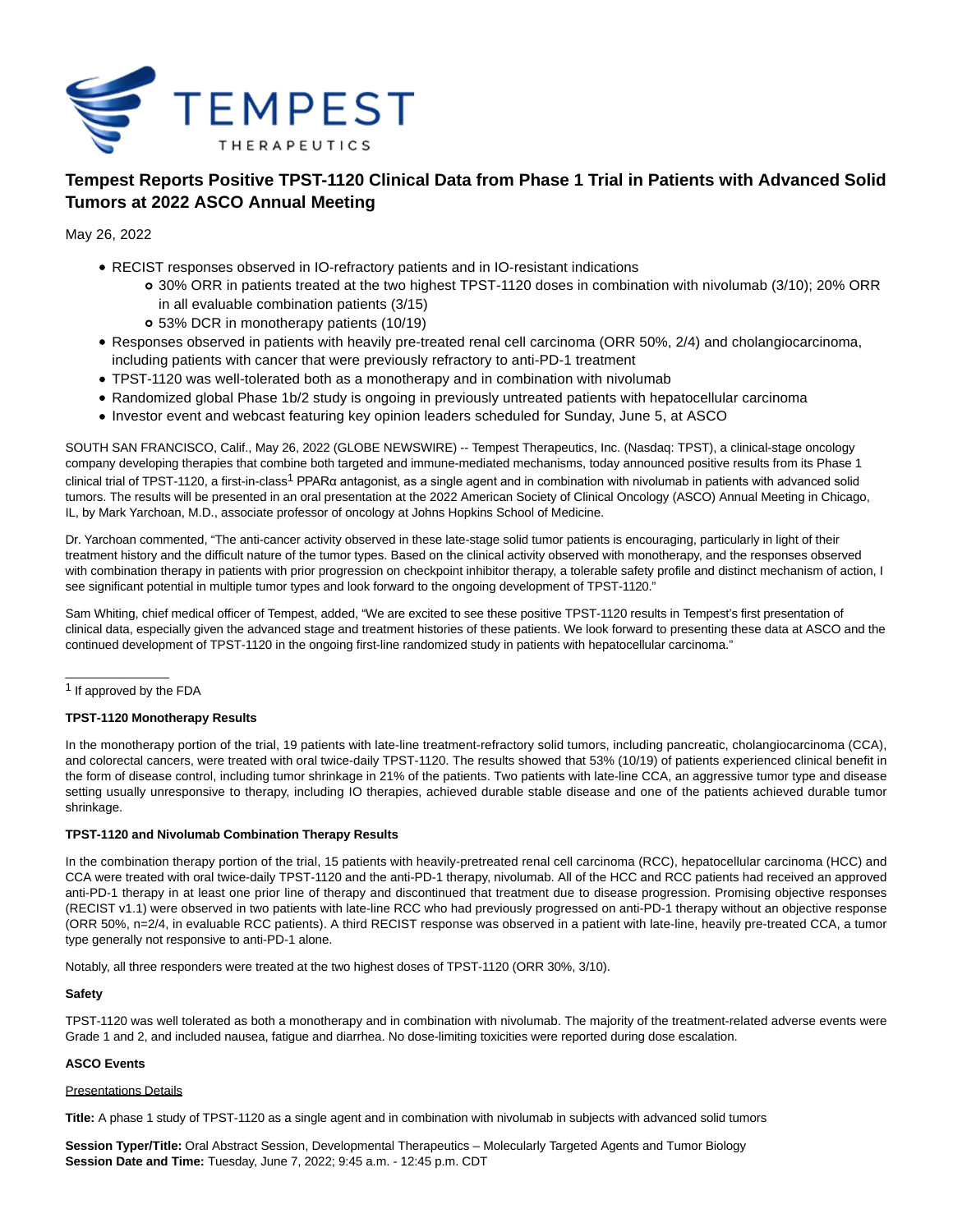#### **Abstract Number:** 3005

**Title:** A phase 1 study of TPST-1495 as a single agent and in combination with pembrolizumab in subjects with solid tumors

**Session Type/Title:** Poster Session, Developmental Therapeutics – Immunotherapy **Session Date and Time:** Sunday, June 5, 2022; 8:00 a.m. – 11:00 a.m. CDT **Abstract Number:** TPST2696

# Tempest Investor Event

Tempest will host and webcast an investor event in conjunction with the ASCO Annual meeting on Sunday, June 5, 2022 at 6:30 a.m. CDT. Company management will be joined by key thought leaders:

Mark Yarchoan, M.D. Associate Professor of Oncology Johns Hopkins Sidney Kimmel Comprehensive Cancer Center

Susanna V. Ulahannan, M.D., MMEd Assistant Professor of Medicine Associate Director, Oklahoma TSET Phase 1 Program Stephenson Cancer Center at the University of Oklahoma

Jason Luke, M.D. Associate Professor of Medicine Director - Immunotherapy and Drug Development Center UPMC Hillman Cancer Center

Toni K. Choueiri, M.D. Director, Lank Center for Genitourinary Oncology, Dana Farber Cancer Institute Jerome and Nancy Kohlberg Chair and Professor of Medicine, Harvard Medical School

To access the live or archived recording of the investor event, please visit the investor section of the Tempest website a[t https://ir.tempesttx.com.](https://www.globenewswire.com/Tracker?data=fSFiqBBzZz0ZEXfC4MszhyDNpT8smQHUxqj8fduG3qZ4_FnS3przzEuMJYbwbioG6pOPucYlIUCmY6wohHD8TjLSK0NK0iqePw-KrAmhKlI=)

#### **About TPST-1120**

TPST-1120 is a first-in-class<sup>2</sup> oral selective PPAR $\alpha$  antagonist with a dual mechanism designed to target both tumor cells directly and suppressive immune cells in the tumor microenvironment. Both types of targeted cells are dependent on fatty acid metabolism, which is regulated by the PPAR $\alpha$ transcription factor. In extensive non-clinical studies, TPST-1120 as a monotherapy and in combination with other anti-cancer drugs resulted in significant reductions in tumor growth and stimulation of durable anti-tumor immunity. In addition to the study being presented at ASCO, in collaboration with F. Hoffmann La Roche, TPST-1120 is also advancing through a randomized, first-line, global, Phase 1b/2 clinical study in combination with the standard-of-care regimen of atezolizumab and bevacizumab in patients with advanced or metastatic hepatocellular carcinoma.

\_\_\_\_\_\_\_\_\_\_\_\_\_\_\_

#### **About Tempest Therapeutics**

Tempest Therapeutics is a clinical-stage oncology company advancing small molecules that combine both tumor-targeted and immune-mediated mechanisms with the potential to treat a wide range of tumors. The company's two novel clinical programs are TPST-1120 and TPST-1495, antagonists of PPARα and EP2/EP4, respectively. Both TPST-1120 and TPST-1495 are advancing through clinical trials designed to study both agents as monotherapies and in combination with other approved agents. Tempest is also developing an orally-available inhibitor of TREX-1 designed to activate selectively the cGAS/STING pathway, an innate immune response pathway important for the development of anti-tumor immunity. Tempest is headquartered in South San Francisco. More information about Tempest can be found on the company's website at [www.tempesttx.com.](https://www.globenewswire.com/Tracker?data=-ZUEUFeGqfRJOJ-R2U0sqJwAFptoD-DwGaqAKPN_VvB8EsKUxD28i2n6_2D4gJyTQNamPGyM4UZK_OOVJ7Q6gw==)

#### **Forward Looking Statements**

This press release contains forward-looking statements (including within the meaning of Section 21E of the Securities Exchange Act of 1934, as amended, and Section 27A of the Securities Act of 1933, as amended concerning Tempest Therapeutics, Inc. These statements may discuss goals, intentions, and expectations as to future plans, trends, events, results of operations or financial condition, or otherwise, based on current beliefs of the management of Tempest Therapeutics, as well as assumptions made by, and information currently available to, management of Tempest Therapeutics. Forward-looking statements generally include statements that are predictive in nature and depend upon or refer to future events or conditions, and include words such as "may," "will," "should," "would," "could," "expect," "anticipate," "plan," "likely," "believe," "estimate," "project," "intend," and other similar expressions. All statements that are not historical facts are forward-looking statements, including any statements regarding the timing and selection of development candidates, dose selection or commencement of, or availability of data from, clinical trials or the benefits that may be derived from any products. Forward-looking statements are based on information available to Tempest Therapeutics as of the date hereof and are not guarantees of future performance. Actual results could differ materially from those contained in any forward-looking statement as a result of various factors, including, without limitation: our inability to successfully or timely develop our product candidates; our inability to realize any benefits from any current or future products; and our failure to realize any commercial or market benefit from current or future products, if any. These and other risks are described in greater detail in the Form 10-Q filed by Tempest Therapeutics with the Securities and Exchange Commission on May 13, 2022. Except as required by applicable law, Tempest Therapeutics undertakes no obligation to revise or update any forward-looking statement, or to make any other forward-looking statements, whether as a result of new information, future events or otherwise. These forward-looking statements should not be relied upon as representing Tempest Therapeutics' views as of any date subsequent to the date of this press release and should not be relied upon as prediction of future events. In light of the foregoing, investors are urged not to rely on any forward-looking statement in reaching any conclusion or making any investment decision about any securities of Tempest Therapeutics.

<sup>2</sup> If approved by the FDA